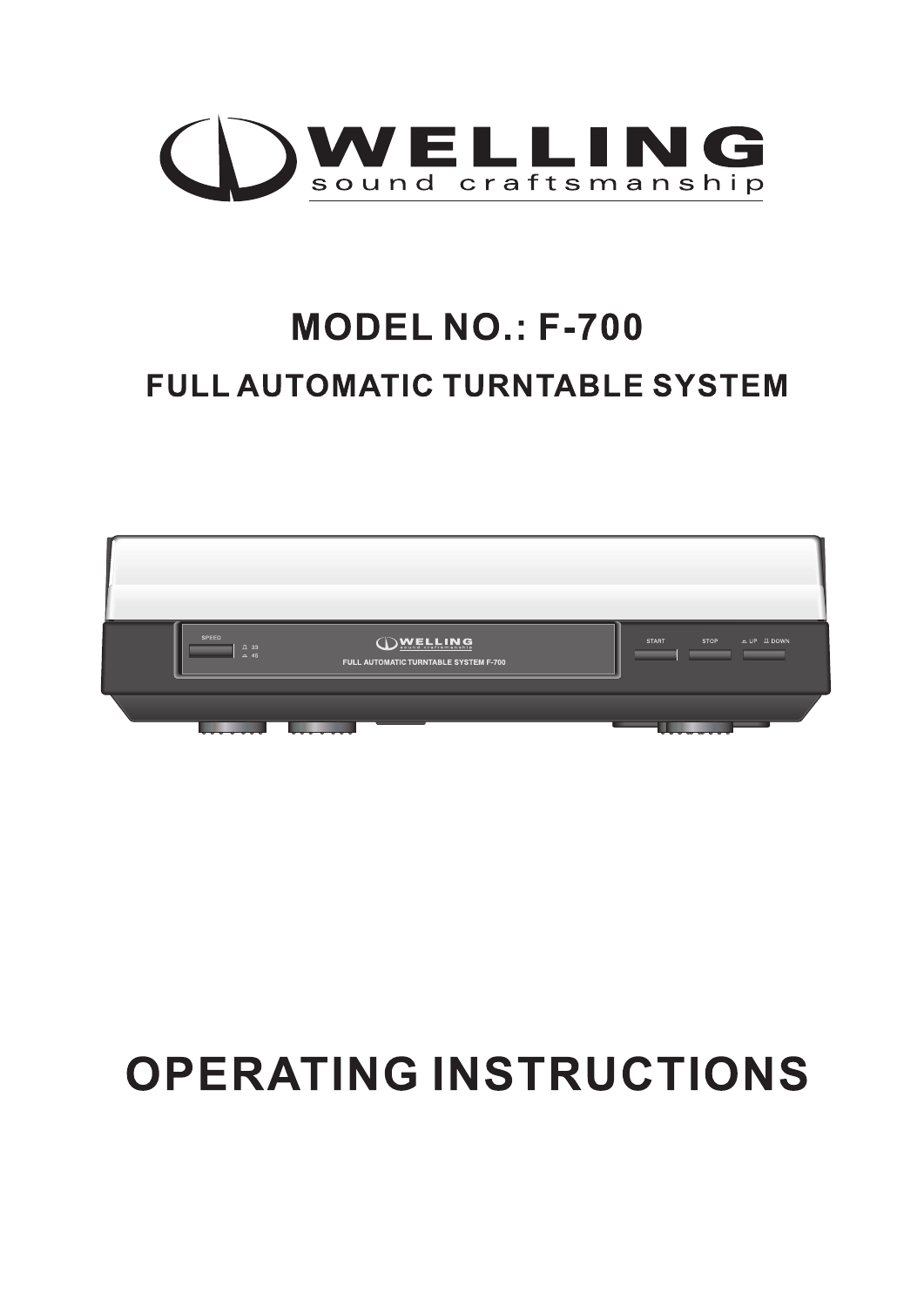## **IMPORTANT**



**WARNING** : To reduce the risk of fire or electric shock, do not expose this appliance to rain or moisture.

**CAUTION** : To reduce the risk of electric shock, do not remove the cover (or back).

No user-serviceable parts inside.

Refer servicing to qualified service personnel.



This symbol is intended to alert you to the presence of dangerous voltage inside the product that presents a risk of electric shock. Do not open the product's case.



This symbol is intended to tell you that important operating and maintenance instructions are contained in the papers accompanying this turntable.

#### **POWER-CORD CAUTION**

Handle the power cord by the plug. Do not pull out the plug by tugging the cord and never touch the power cord when your hands are wet as this could cause a short circuit or electric shock. Do not place the unit, a piece of furniture, etc., on the power cord, or pinch the cord, Never make a knot in the cord or tie with other cords. The power cords should be routed such that they are not likely are not likely to be stepped on. A damaged power cord can cause a fire or give you an electrical shock. Check the power cord once in a while. When you find it damaged, ask your nearest authorized service center or your dealer for a replacement.

Please read through these operating instructions so you will know how to operate your unit properly. After you have finished reading the instructions, keep the manual in a safe place for future reference. In some countries or regions, the shape of the power plug and power outlet may sometimes differ from that shown in the drawings. However, the method of connecting and operating the unit is the same.

#### **HANDLING PRECAUTIONS**

- 1. Install on a solid, flat surface but not on top of a speaker.
- 2. Install away from high heat, moisture, or direct sunlight. Avoid dust, dirt, smoke and steam.
- 3. Install away from a TV set and tuner, To avoid interference. use an outdoor antenna or turn off the TV set and tuner.
- 4. Moisture may condense on the turntable if it is brought from a cold area to a warm room, or if room temperature increases rapidly. If so, do not use until moisture evaporates:
- 5. To clean records, use an antistatic spray or cleaning fluid and soft cloth. Wiping with a dry cloth or brush may cause static noise.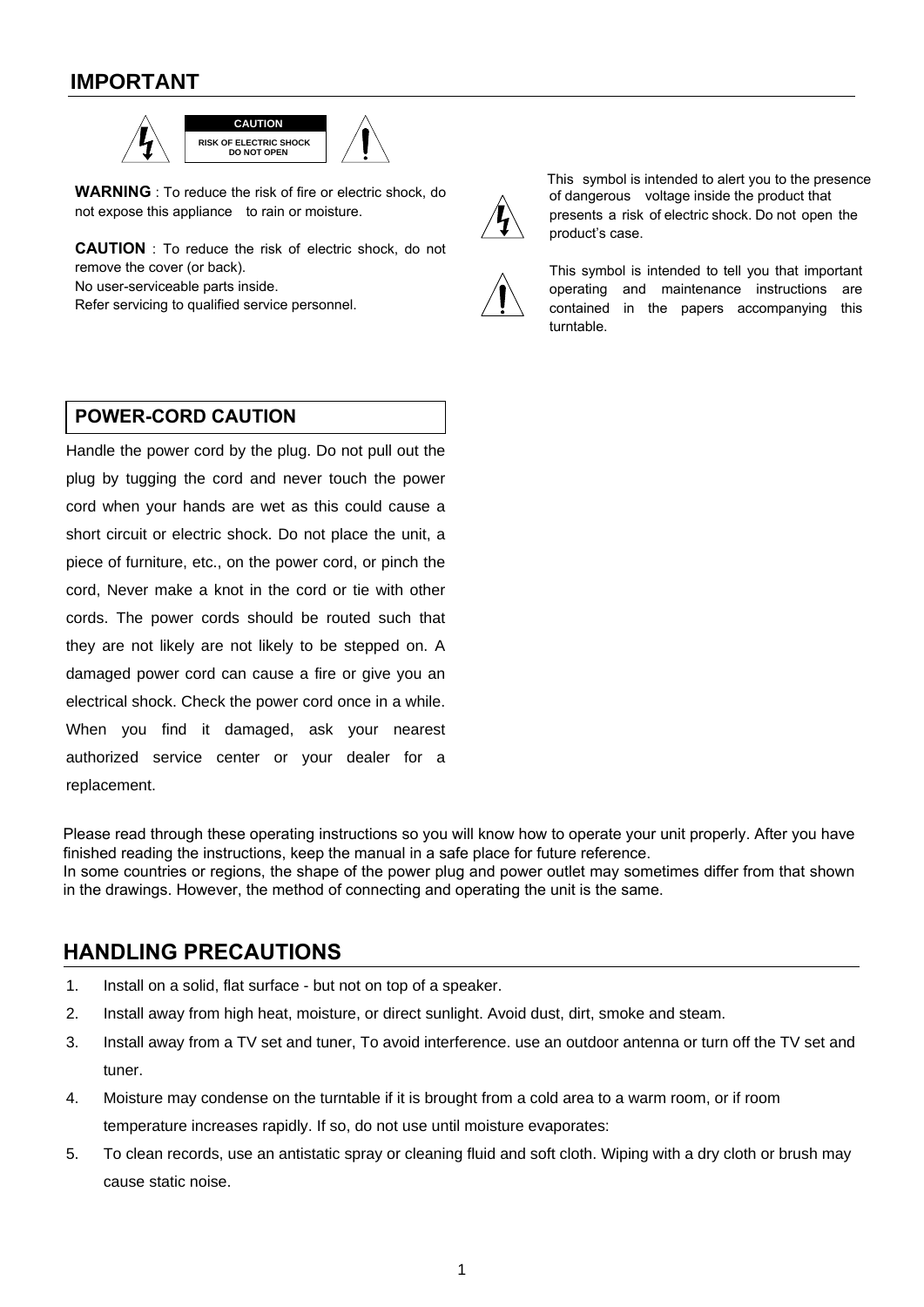### **SAFETY INSTRUCTIONS**

- 1. Read Instructions  $-$  All the safety and operating instructions should be read before the appliance is operated.
- 2. Retain Instructions  $-$  The safety and operating instructions should be retained for future reference.
- 3. Heed Warnings-All warnings on the appliance and in the operating instructions should be adhered to.
- 4. Follow Instructions-All operating and use instructions should be followed.
- 5. Water and Moisture $-$ The appliance should not be used near water - for example, near a bathtub, washbowl, kitchen sink, laundry tub, in a wet basement, or near a swimming pool, and the like.
- 6. Carts and Stands-The appliance should be used only with a cart or stand that is recommended by the manufacturer.
- 6A. An appliance and cart combination should be moved with care Quick stops, excessive force, and uneven surfaces may cause the appliance and cart combination to overturn.



- 7. Wall or Ceiling Mounting-The appliance should be mounted to a wall or ceiling only as recommended by the manufacturer.
- 8. Ventilation $-$ The appliance should be situated so that its location or position does not interfere with its proper ventilation. For example, the appliance should not be situated on a bed, sofa, rug, or similar surface that may block the ventilation openings; or, placed in a built-in installation, such as a bookcase or cabinet that may impede the flow of air through the ventilation openings.
- 9. Heat $-$ The appliance should be situated away from heat sources such as radiators, heat registers, stoves, or other appliances (including amplifiers) that produce heat.
- 10. Power Sources  $-$  The appliance should be connected to a power supply only of the type described in the operating instructions or as marked on the appliance.
- 11. Grounding or Polarization Precautions should be taken so that the grounding or polarization means of an appliance is not defeated.
- 12. Power-Cord Protection  $-$  Power-supply cords should be routed so that they are not likely to be walked on or pinched by items placed upon or against them, paying particular attention to cords at plugs, conve-nience receptacles, and the point where they exit from the appliance.
- 13.Cleaning The appliance should be cleaned only as recommended by the manufacturer. Clean by wiping with a cloth slightly damp with water. Avoid getting water inside the appliance.
- 14.Disconnect power cord before servicing.
- 15. Replace critical components  $\Lambda$  only with factory parts or recommended equivalents.
- 16.For AC line powered units Before returning repaired unit to user, use an ohmmeter to measure iron both AC plug badges to all exposed metallic parts. The resistance should be more than 100,000ohms.
- 17. Nonuser Periods-The power cord of the appliance should be unplugged from the outlet when left unused for a long period of time.
- 18. Object and Liquid Entry-Care should be taken so that objects do not fall and liquids are not spilled into the enclosure through openings.
- 19.Damage Requiring Service-The appliance should be serviced by qualified service personnel when:
	- A. The power-supply cord or the plug has been damaged; or
	- B. Objects have fallen, or liquid has been spilled into the appliance; or
	- C. The appliance has been exposed to rain; or
	- D. The appliance does not appear to operate normally or exhibits a marked change in performance; or
	- E. The appliance has been dropped, or the encl. sure damaged.
- 20.Servicing-The user should not attempt to service the appliance beyond that described in the operatinge instructions. All other servicing should be referred to qualified service personnel.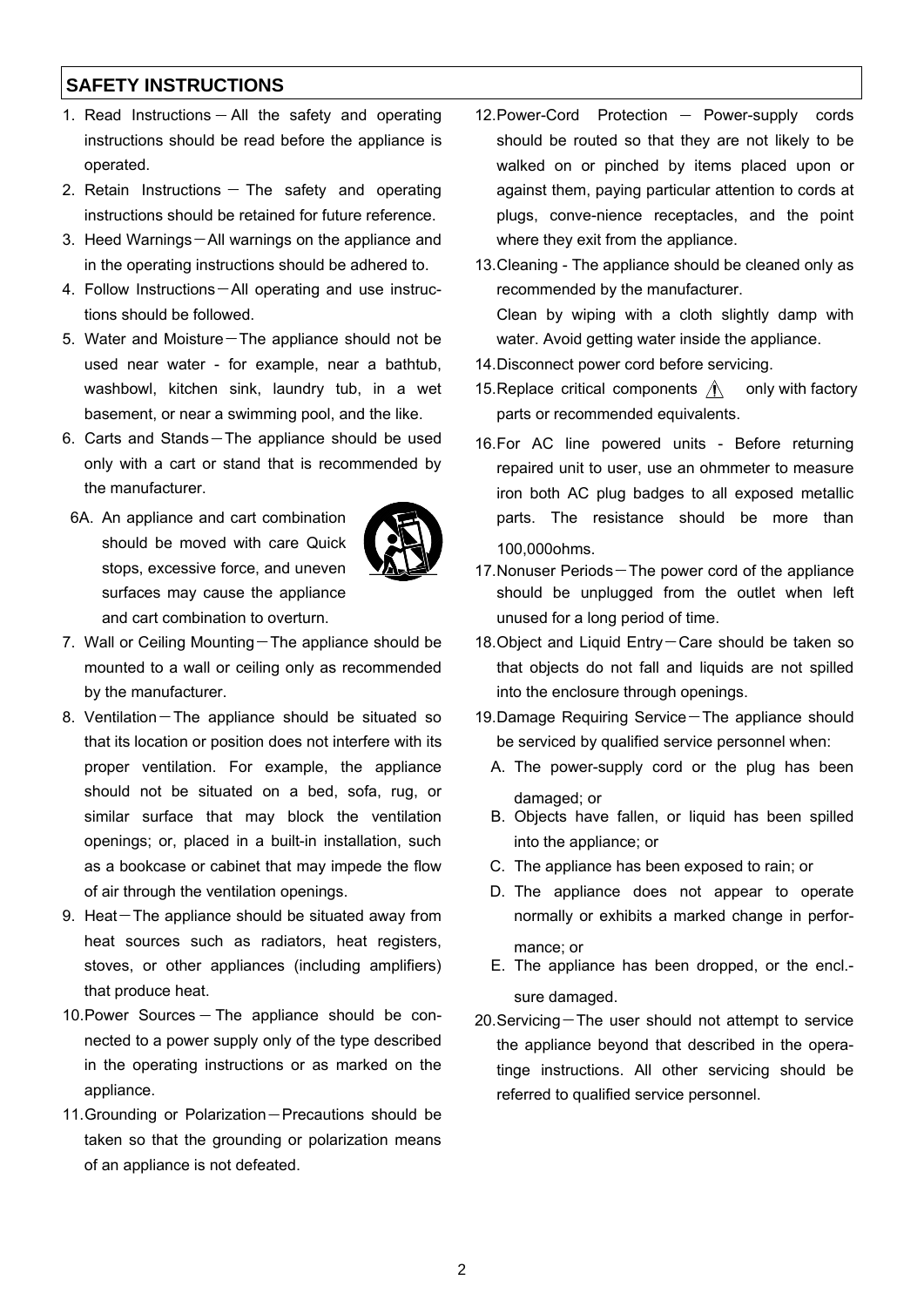#### **CONDENSATION**

When the turntable is brought into a warm room from previously cold surroundings or when the room temperature is suddenly increased, condensation may form inside and the turntable may not be able to attain its full performance. In cases like this, use the turntable after allowing it to stand for about an hour or after raising the room temperature gradually.

## **NAMES OF PARTS**



- 1 AC power cord
- 2 Turntable platter
- 3 Dust cover
- 4 Output cord
- 5 Platter mat
- 6 Tonearm
- 7 Cartridge
- 8 SIZE select (30/17)
- 9 Arm-elevation button ( UP/ LDOWN)
- 10 STOP button
- 11 START or PLAY button
- 12 SPEED button  $(\blacksquare$  33/ $\blacksquare$  45)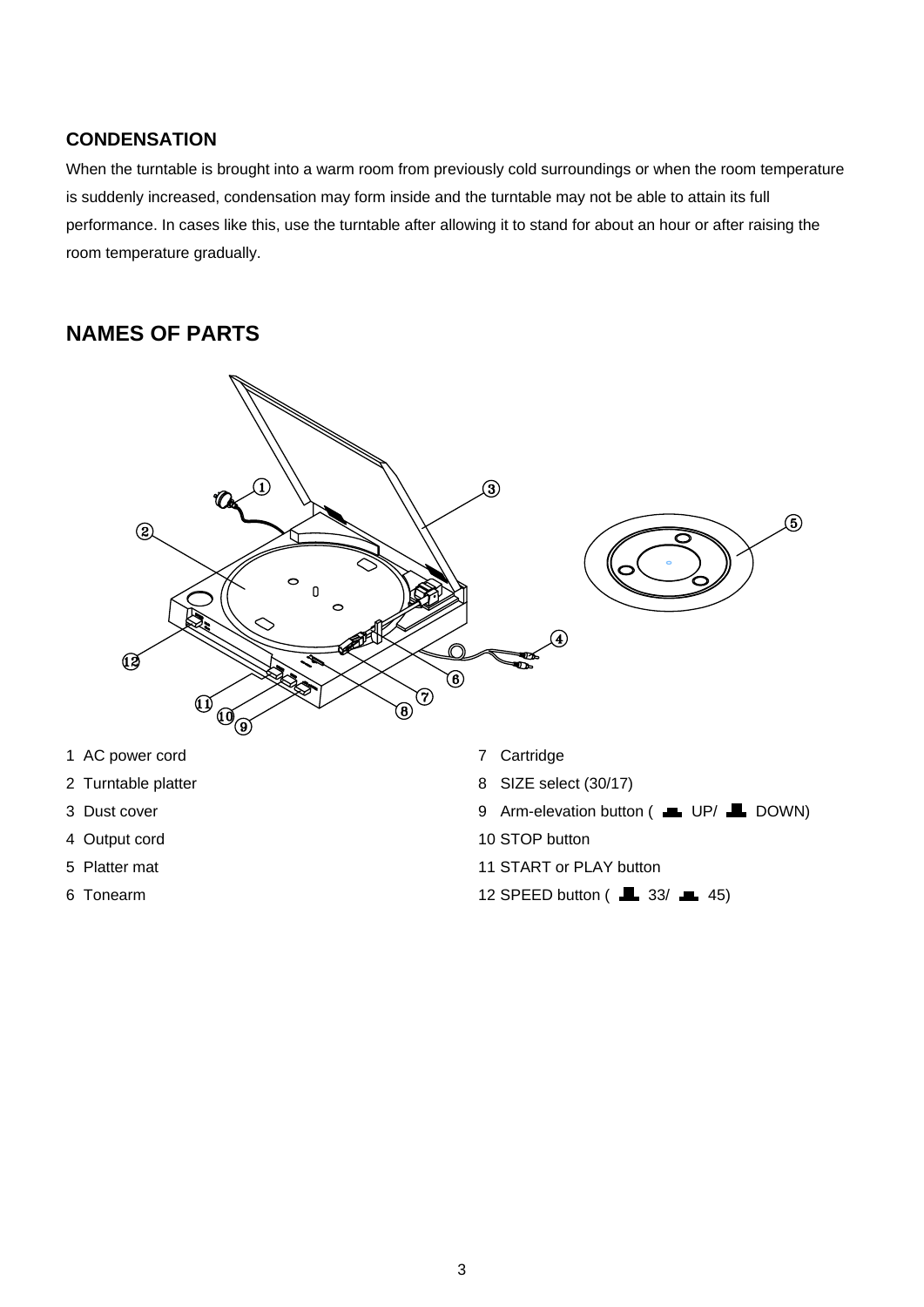## **BEFORE OPERATION**

Please install the accessories on to the main turntable unit as follows:

- 1. Place the rubber slip mat on top of the platter.
- 2. Remove the twist tie securing the tonearm assambly.
- 3. Remove the clear plastic stylus guard.



#### **Connections:**

Before making or changing any connections, please switch off the mains power switch and disconnect from the AC power outlet.

- 1. Connect the red plug to your amplifiers AUX or Phono 'R' jack.
- 2. Connect the white plug to your amplifiers AUX or Phono 'L' jack.
- 3. Connect the power cord to your household mains power outlet.

For increased flexibility of use, this turntable has an internal stereo phon pre-amplifier. The Pre-amp Selector Switch is located under the turntable platter, in the rear-centre (Fig. 1). If the system amplifier you are using has a PHONO input, set the Pre-amp Selector Switch to the "OFF" position. If your amplifier does not have a PHONO input, set the Pre-amp Selector Switch to the "ON" position and connect the turntable's output cables to the AUX or other high-level input on the amplifier.

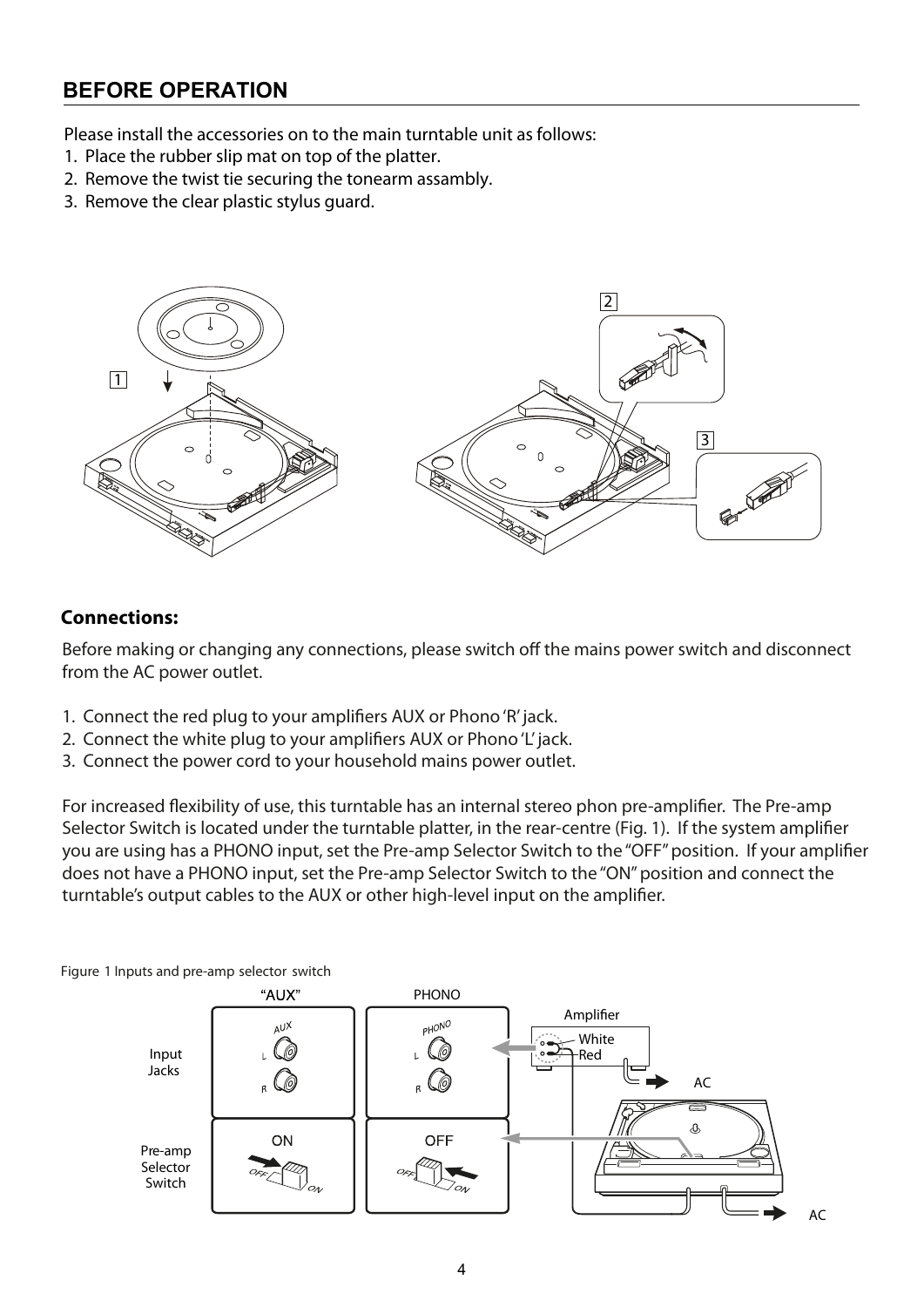### **OPERATION**





### **Automatic Play A**

- 30-cm (12") LP records and 17-cm (7") EP records can be played automatically.
- 1 Open the dust cover.
- 2 Place the record on the platter.
	- Place the EP adaptor over the center spindle when playing 17-cm (7") EP records.
- 3 Set the SPEED button to  $\blacksquare$  45 or  $\blacksquare$  33.

## **To stop during play B**

Press the STOP button.

- 4 Set the SIZE selector to 17 or 30
- 5 Close the dust cover.
- 6 Set the input selector on the amplifier.
- 7 Press the START or PLAY button.
- 8 Adjust the volume control on the amplifier.
- The tonearm will automatically return to the rest position when the record finishes.